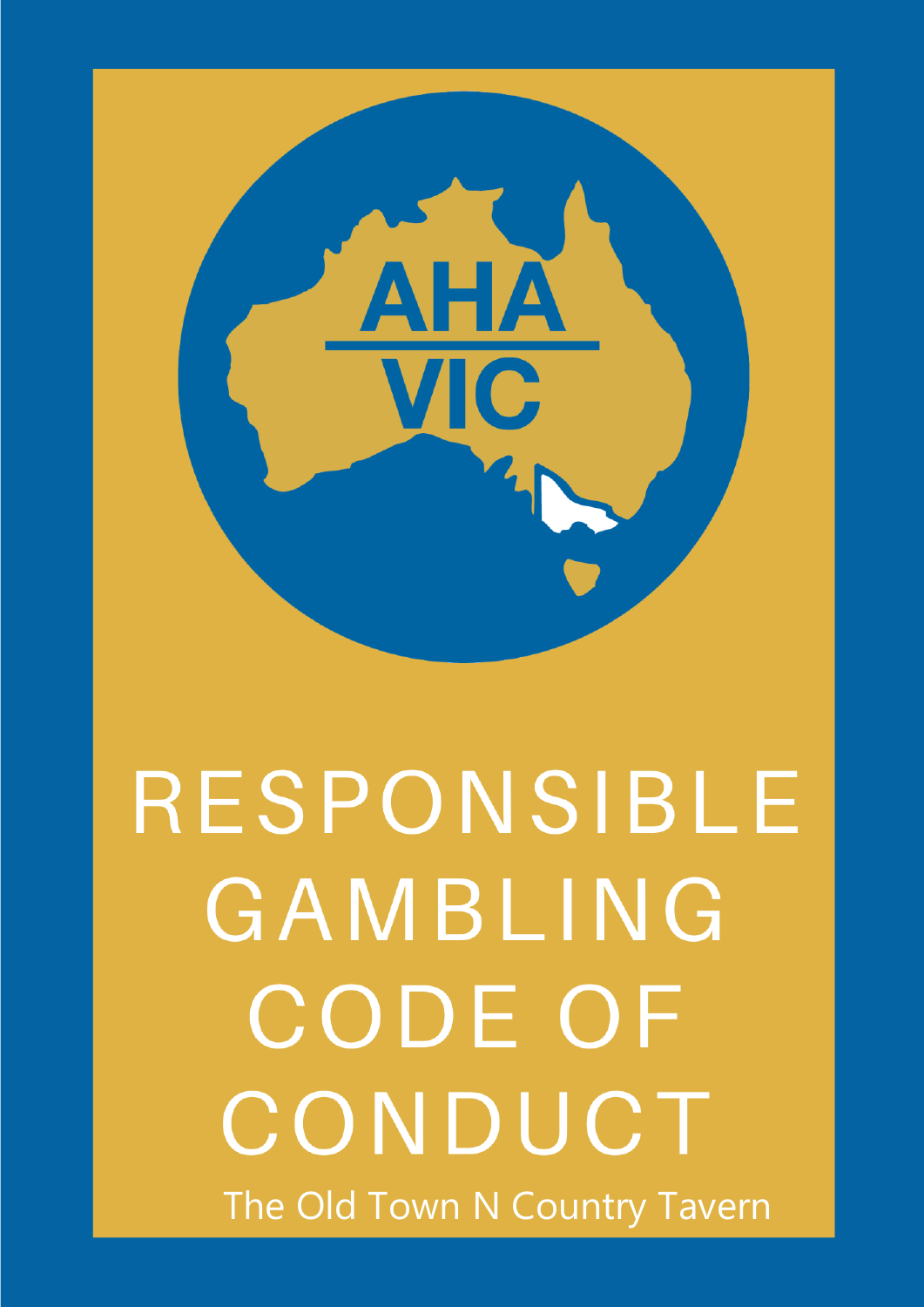# **Responsible Gambling Code of Conduct**

#### **1. Responsible Gambling Message**

This venue will take all reasonable steps to prevent and minimise harm from the operation of gaming machines in this venue, including by monitoring the welfare of customers, discouraging intensive and prolonged gaming machine play and intervening when a customer is displaying behaviour that is consistent with gambling harm.

This venue's code will be made available on our website (where a website exists) and in written form to customers upon request. A sign advising customers of this will be displayed in the gaming area.

The code will also be available in community languages on our website (where a website exists). Languages may include:

- Arabic
- Cantonese
- Greek
- Hindi
- Italian
- Mandarin
- Punjabi
- Vietnamese

#### **2. Interaction and Communication with Customer**

2.1 This venue will ensure that communications with customers does not:

(a) Induce a customer to enter or remain in the gaming machine area

(b) Induce gaming machine play (with the exception of communication that forms part of a loyalty program), or

(c) Reinforce or encourage fallacies or misconceptions about gaming machines, including but not limited to:

i. Telling a customer that they can make money playing a gaming machine

ii. Telling a customer that a gaming machine or gaming machine jackpot has or has not paid, or that it is due to pay winnings

iii. Discussing luck or superstitions

iv. Telling a customer that a 'near miss' means the gaming machine is about to pay winnings

#### R e sponsible Gambling Code of Conduct Page 1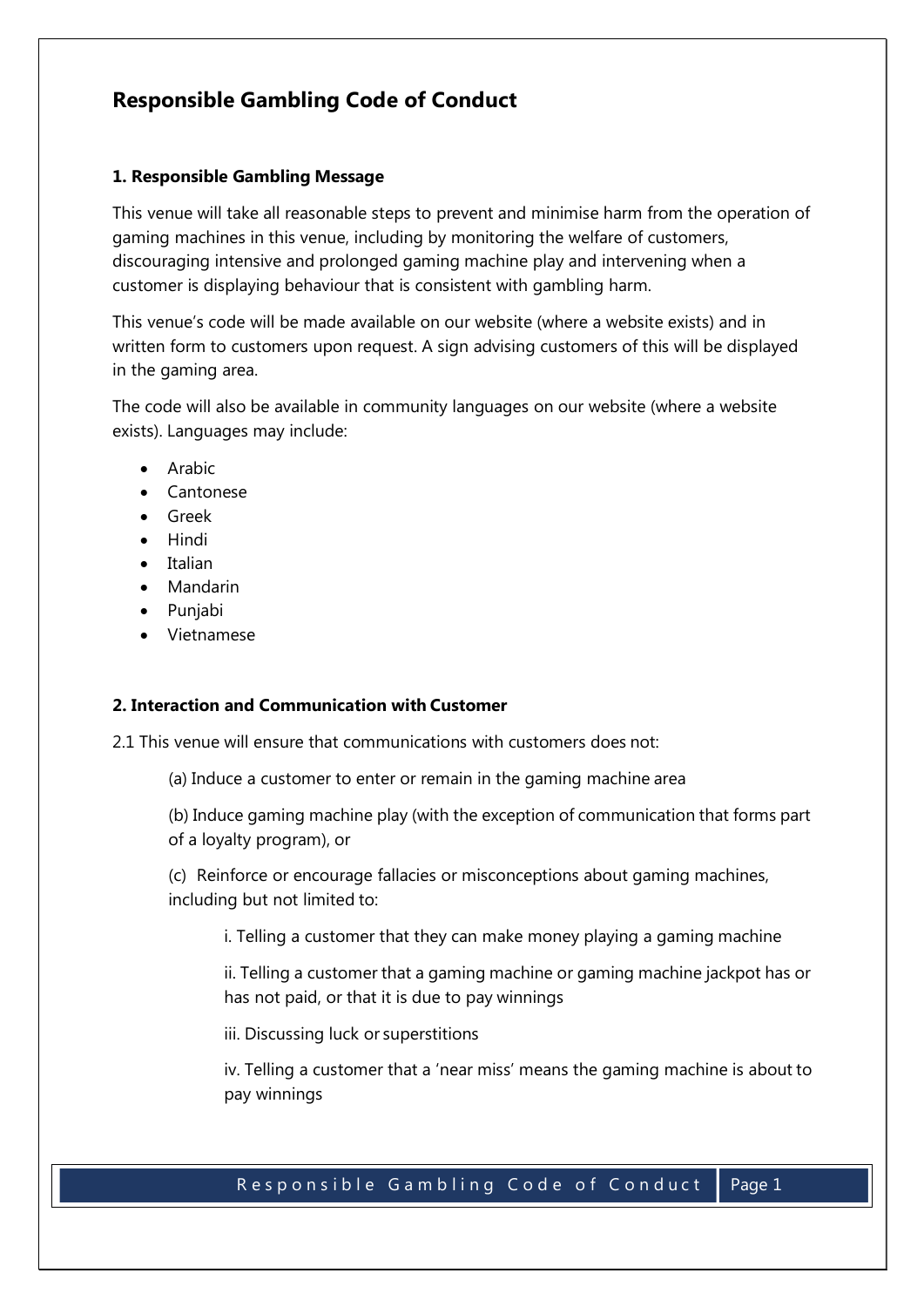v. Suggesting or encouraging the belief that a spin on a gaming machine is not independent of another spin on that gaming machine

vi. Suggesting or encouraging the belief that there are strategies that a customer can use to win when playing a gaming machine (for example, increasing or decreasing the amount bet per line or number of lines on which a bet is made), or

vii. Telling a customer that they deserve to win.

- 2.2 This venue will take reasonable steps to ensure that communications with customer discourage intensive and prolonged gaming machine play.
- 2.3 With the exception of EFTPOS signage, this venue will not induce a customer to:
	- (a) Withdraw money, or withdraw more money, from a cash facility, or
	- (b) Leave this venue to obtain money, or obtain more money, to enable that customer to play, or to continue to play, a gaming machine.
- 2.4 This venue may however direct a customer to a cash facility when requested to do so by the customer.

#### **3.Interaction with Customers – Signs of Distress**

- 3.1 This venue will take all reasonable steps to ensure the gaming machine area and entrances to the gaming machine area are monitored at all times gaming machines are available for play.
- 3.2 This venue will take all reasonable steps to ensure that customers in the gaming machine area are regularly observed to monitor behaviour that is consistent with gambling harm.
- 3.3 This venue will not encourage or induce a customer to engage in intensive or prolonged gaming machine play.
- 3.4 Staff at this venue will ask a customer to take a break away from the gaming machine area where an interaction has occurred and that interaction has determined that the customer is angry while gaming or has requested assistance as a consequence of their gaming.
- 3.5 Staff at this venue will interact with a customer who has been observed to have been playing gaming machines for a prolonged period without a break and ask that customer to take a break away from the gaming machine area.
- 3.6 Staff at this venue will interact with a customer who:
	- (a) Has been asked to take a break and refuses to take a break away from the gaming machine area
	- (b) Plays multiple gaming machines simultaneously, or
	- (c) Reserves a gaming machine in order to play another gaming machine.

# Responsible Gambling Code of Conduct Page 2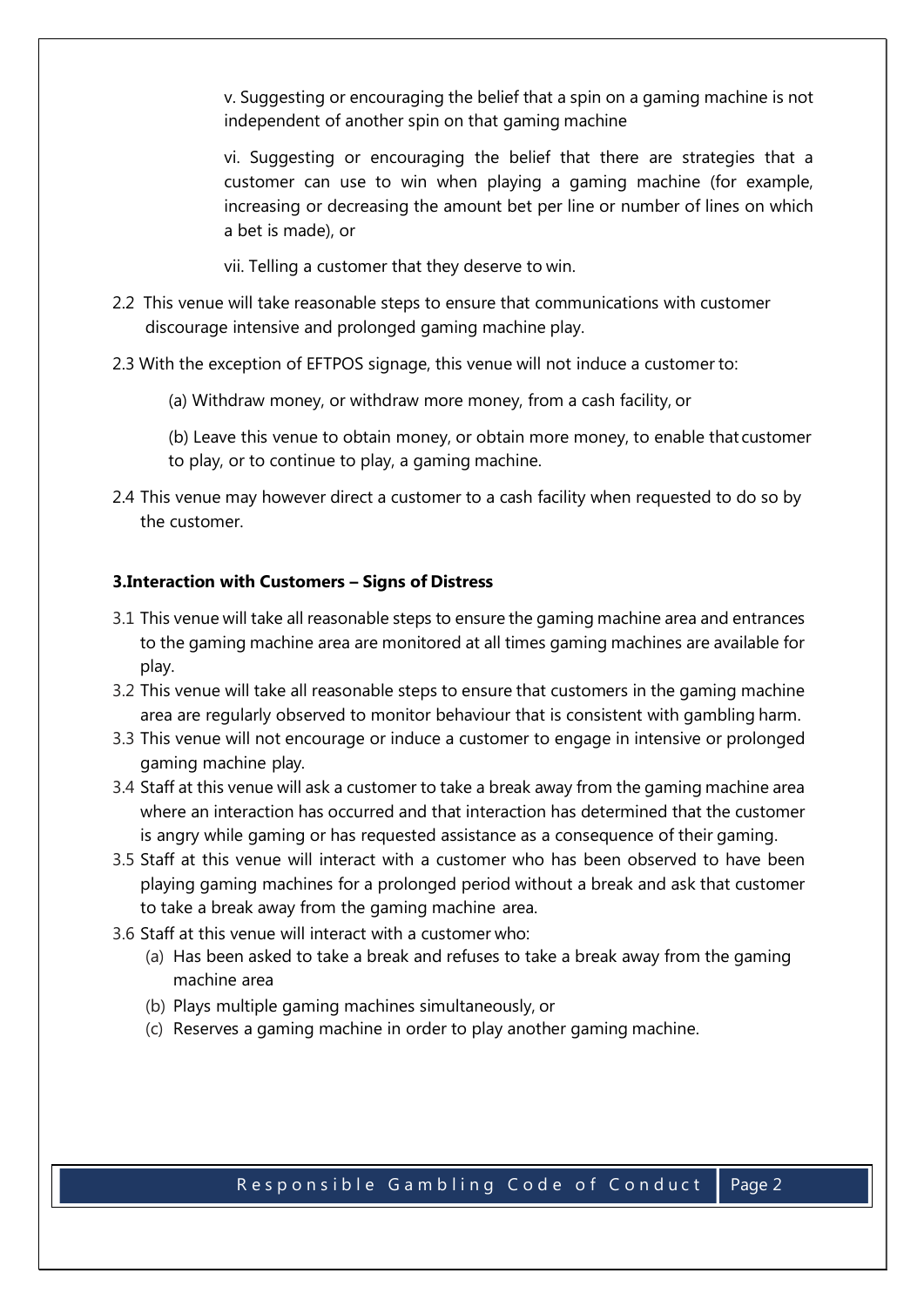#### **4.Gaming Venue Staff**

- 4.1 Staff at this venue are not permitted to play a gaming machine on a rostered day of work at this venue.
- 4.2 This venue provides information to staff so that they are aware of their increased risk of harm from gambling.

#### **5. Interaction with Problem Gambling Support Services**

This venue will ensure that staff who have day-to-day management of the operation of this venue and responsible gambling officers meet with this venue's nominated venue support worker at least once every six months.

#### **6. The Gambling Environment**

- 6.1 This venue will not encourage a customer to play multiple gaming machines simultaneously.
- 6.2 This venue will take all reasonable steps to discourage a customer from reserving a gaming machine in order to play another gaming machine in the gaming machine area.
- 6.3 During the opening hours of food and beverage facilities outside the gaming machine floor, this venue will ensure that a customer can order and be served food and beverage without having to enter the gaming machine area.
- 6.4 This venue may offer a customer seated at or playing a gaming machine food or beverage provided it is offered as part of an interaction with that customer.

#### **7. Responsible Gambling Officer**

- 7.1 Responsible Gambling Officers have been appointed at this venue.
- 7.2 A Responsible Gambling Officer will be available in the gaming machine area at all times gaming machines are available for gaming.
- 7.3 This venue will display prominently in the gaming machine area a notice advising that a Responsible Gambling Officer is available for assistance at all times.
- 7.4 This venue's Responsible Gambling Officer will take all reasonable steps to:
	- (a) Monitor the gaming machine area and ensure compliance with the Act, regulations and this code
	- (b) Ensure that staff record responsible gambling incidents and interventions in the responsible gambling register
	- (c) Observe customers who display behaviour that is consistent with gambling harm and provide assistance as necessary
	- (d) Provide advice to staff about gambling harm and how to respond to signs of gambling harm, and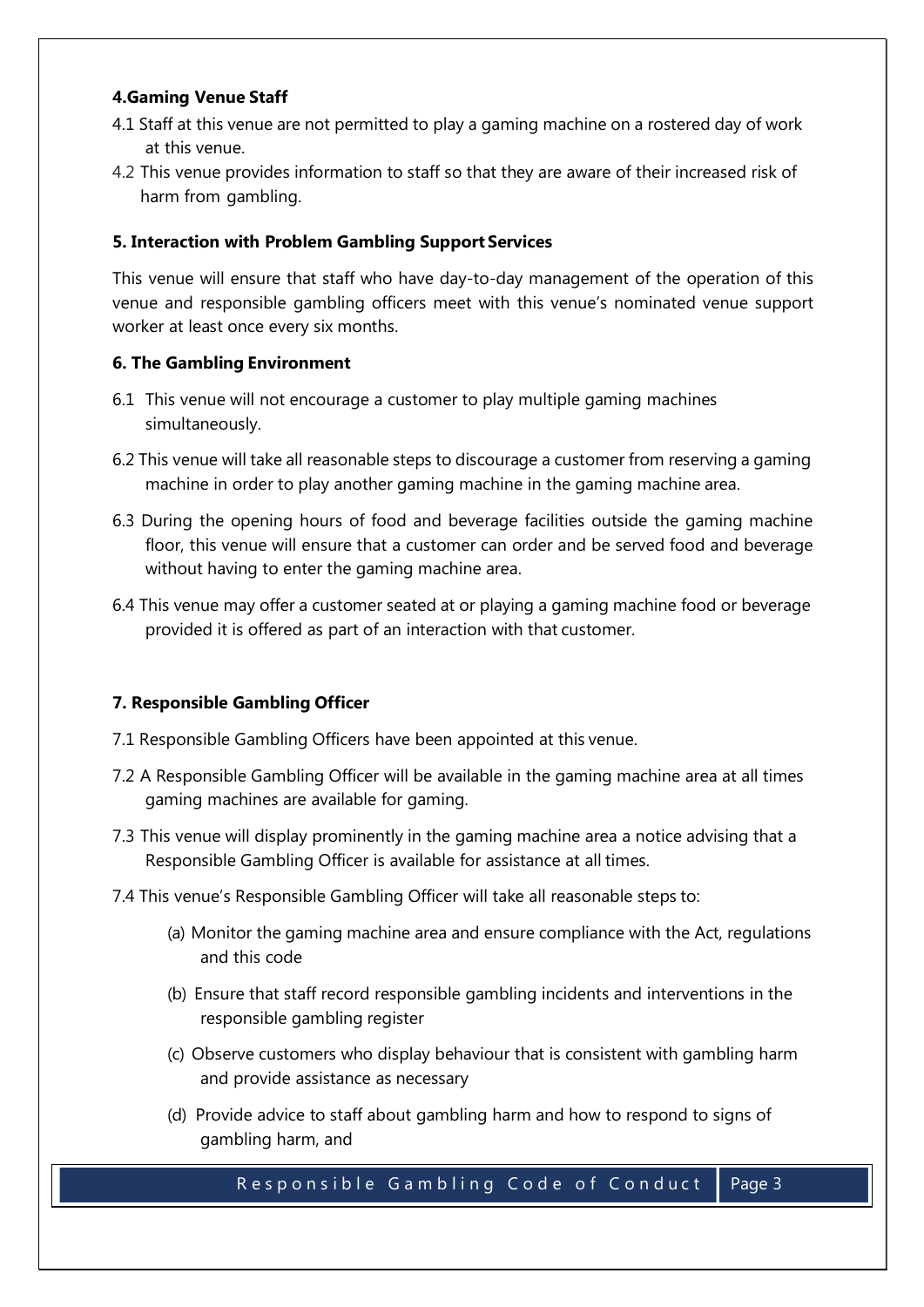- (e) Respond to customer enquiries and complaints about the supply of gambling in the approved venue.
- 7.5 This venue's Responsible Gambling Officer will complete prescribed responsible service of gambling training, if any.

#### **8 Responsible Gambling Register**

- 8.1 This venue maintains a responsible gambling register. The details of all responsible gambling incidents and interventions are recorded in this register, including:
	- (a) Date and time the incident occurred
	- (b) Details of the incident
	- (c) Details of the intervention made in response to the incident
	- (d) Details of the customer's response to the intervention, if known
	- (e) Date and time the entry was recorded in the responsible gambling register, and
	- (f) The name of the individual, if this is provided voluntarily by that individual.
- 8.2 This venue retains the information in the responsible gambling register for not less than six months from the day it was recorded in the responsible gambling register.
- 8.3 This venue will provide a copy of the responsible gambling register to the Victorian Commission for Gambling and Liquor Regulation on request.
- 8.4 This venue may provide information in the responsible gambling register to a Venue Support Worker for training and development purposes provided that information does not include the name or identifying characteristics of any customer.

## Responsible Gambling Code of Conduct | Page 4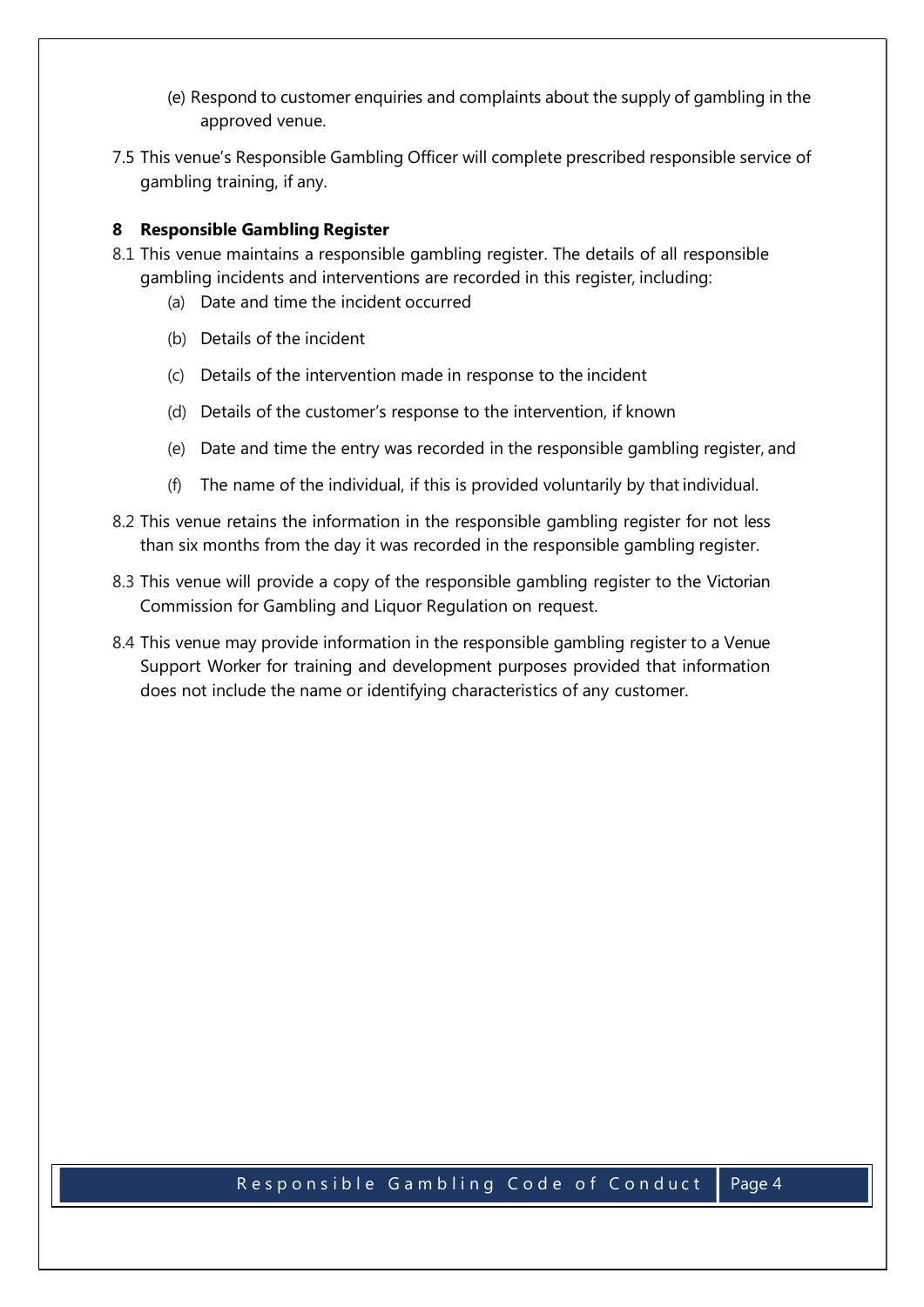#### **Appendix-Definitions**

#### **Definitions**

**Code administrator** refers to Australian Hotels Association (Victoria) who has prepared and administer this code.

**Interaction** means measured assistance based on a case-by-case assessment by venue staff. The interaction may take the form of:

- Encouraging the customer to consider food or beverage offers available at the venue which would allow a break in play from the gaming machine
- Offering the customer some refreshments (e.g. tea or coffee) in a quieter, more private part of the gaming venue where the customer has the opportunity to request appropriate support information in a confidential manner
- Assisting the customer with travel arrangements in order to depart the venue
- Providing customer with information on gambling support, and
- Explaining how the self-exclusion program works and providing information on how to access the program.

**Loyalty program** means a 'loyalty scheme' as defined in section 1.3 of the Act.

**Responsible Gambling Officers** describes staff appointed to assist the venue operator to:

- Minimise gambling harm in the venue
- Ensure compliance with all responsible gambling regulatory and code requirements, and
- Respond to staff and customer enquiries about the supply of gambling in the venue.

**Responsible Gambling Register** describes a log located in the gaming area that venue staff have access to record responsible gambling related interactions with customers.

**Venue Support Workers** describes staff from the Gambler's Help Venue Support Program. These staff assist venues in fulfilling responsibilities such as:

- Identifying and responding to patrons displaying signs of problem gambling
- Raising awareness among venue staff about, and encouraging referrals to Gambler's Help services, self-exclusion programs and other community support services
- Meeting the requirements of their Responsible Gambling Codes of Conduct
- Creating and maintaining responsible gambling environments
- Ensuring their completion of the required Responsible Service of Gaming (RSG) training.

## Responsible Gambling Code of Conduct | Page 5